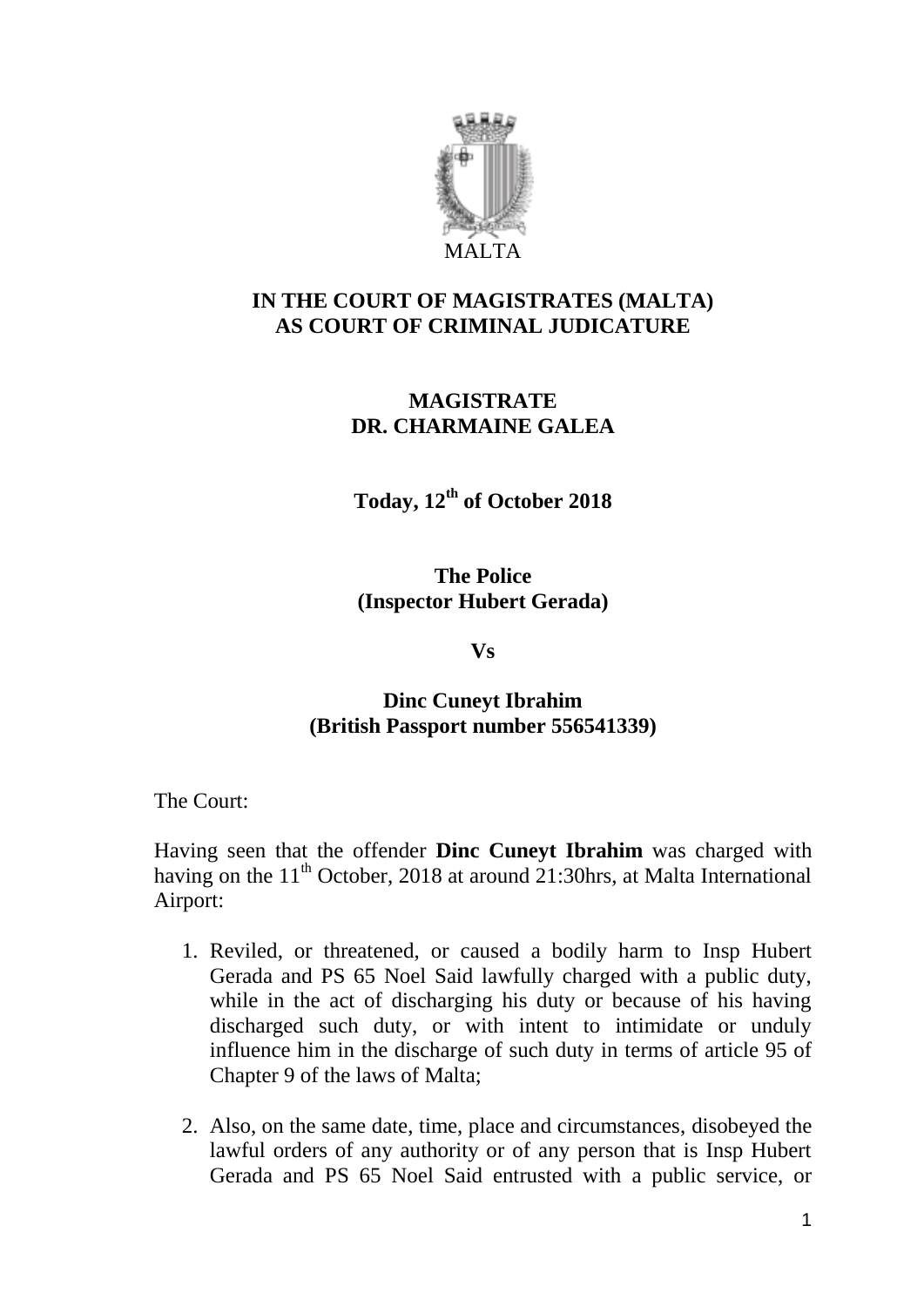hindered or obstructed such person in the exercise of his duties, or otherwise unduly interfered with the exercise of such duties, either by preventing other persons from doing what they are lawfully enjoined or allowed to do, or frustrating or undoing what has been lawfully done by other persons, or in any other manner whatsoever in terms of article 338 (ee) of Chapter 9 of the laws of Malta;

- 3. Also, on the same date, time, place and circumstances wilfully disturbed the public good order or the public peace and order in terms of Art. 338 (dd) of Chapter 9 of the laws of Malta;
- 4. Also wilfully committed any spoil, damage or injury to or upon any movable or immovable property belonging to any other person by causing damage to door at arrivals non schengen entrance which damage exceeds the sum of two hundred and fifty Euros ( $\epsilon$ 250.00) but does not exceed the sum of two thousand and five hundred euros  $(\text{\textsterling}2,500)$  to Malta International Airport and/or other person/s in terms of article 325 (1) (b) of Chapter 9 of the laws of Malta.

After having seen all the records of the case;

After having seen all the records of the case;

After having heard the offender plead guilty to the charges at an early stage of the proceedings, which guilty plea was confirmed by the same offender after the Court, in terms of section 453 (1) of Chapter 9 of the Laws of Malta, warned him of the legal consequences of that guilty plea, and allowed him sufficient time to re-consider his reply, and to change it;

#### **Considered that:**

From the evidence brought forward and from the guilty plea registered by the offender, the Court concludes that the offender is guilty of the charges laid against him.

As regards the punishment, the Court took into consideration the fact that the offender admitted to the charges at a very early stage of the proceedings, that he co-operated with the police and that he declared that he is ready to pay the damages suffered by the injured party.

**For these reasons the Court after having seen sections 95, 325, 338 (dd), 338 (ee) of the Laws of Malta, on his admission finds offender Dinc Cuneyt Ibrahim guilty of the charges brought against him and**